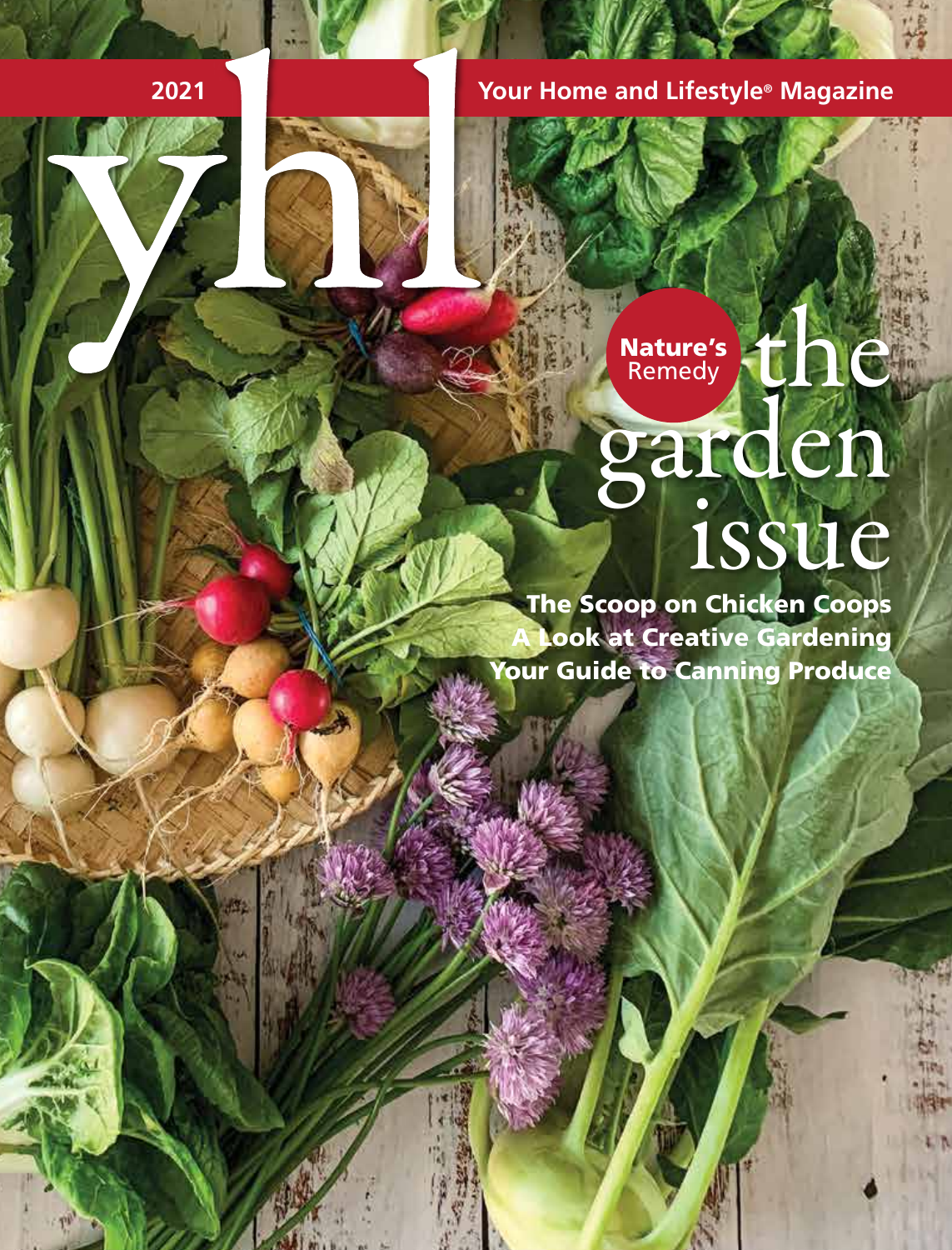

## cooped up

**Give Chickens a Stylish Place to Roost**

Have you been on the fence about keeping chickens? If you live within city limits, you may be contending with a lack of space. Spatial restrictions might seem like a problem until you talk to Dyan Twining who cofounded Dripping Springs, Texas–based Roost & Root with her husband, Montie. The company offers backyard farm and garden lifestyle products. Here she gives the scoop on their deluxe coops that make it easy for chickens and their owners to thrive, no matter the location.